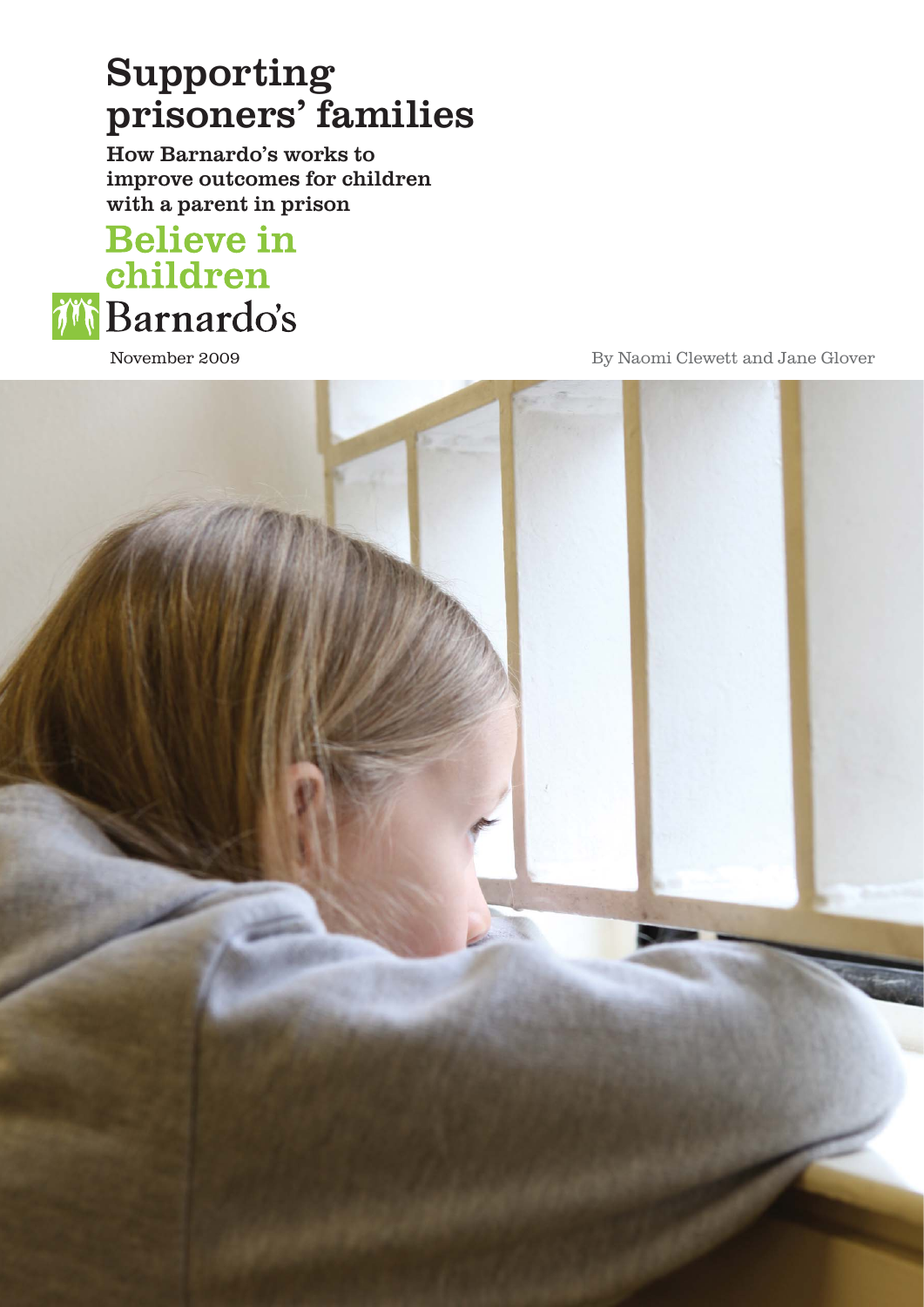Timely intervention can contribute to improving future outcomes and breaking the cyclical nature of offending that exists in many families. <mark>)</mark><br>|<br>|  $\epsilon$ 

## Foreword

Children who have a parent in prisoni are more likely than others to experience poverty, mental ill health, poor housing and other negative outcomes. Timely intervention not only addresses the immediate needs of this vulnerable group, but can contribute to improving future outcomes and breaking the cyclical nature of offending that exists in many families.

Barnardo's has been working in prisons and the community, with the children and families of offenders for over 10 years. This report outlines how we work with prisons, probation, children and adult services, the voluntary sector, and – most importantly – the whole family, to maintain family ties, increase family stability and improve outcomes for children.

Lynda Wilson Director, Barnardo's Northern Ireland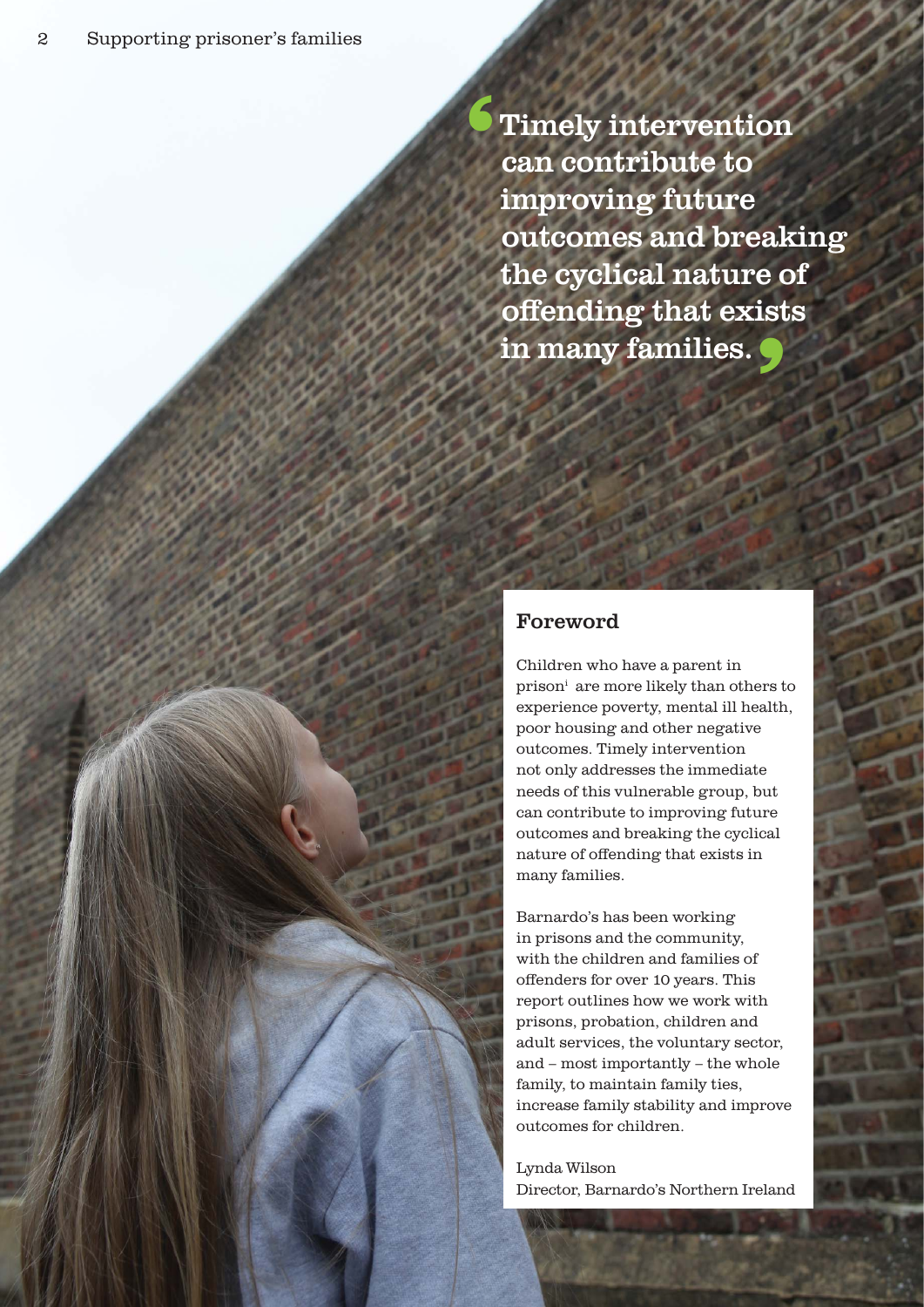## Introduction

It is estimated that there are around 160,000 children of prisoners in the  $UK<sup>1</sup>$ and seven per cent of children experience the imprisonment of their parent during their school years.<sup>2</sup>

Parental incarceration is linked to a variety of poor outcomes:

- children who have a parent in prison are three times more likely to engage in antisocial behaviour<sup>3</sup> and it is reported that 65 per cent of boys with a convicted father go on to offend  $4$
- parental imprisonment is associated with negative school experiences such as persistent truanting,<sup>5</sup> bullying<sup>6</sup> and failure to achieve in education<sup>7</sup>
- children of prisoners are more than twice as likely to suffer from mental health problems<sup>8</sup> and are at risk of  ${\bf poor~physical~health~outcomes.}$   $^{\rm 9}$

The first in this series of briefings, *Every night you cry*, presented the experiences and opinions of 15 families affected by parental imprisonment. This briefing outlines some of the work that Barnardo's is doing to improve outcomes for children and families like these across the UK. Our work, while varied, consistently aims to involve the whole family in improving outcomes for the child.

Barnardo's works in partnership with prisons and other agencies from the statutory and voluntary sectors to deliver services dedicated to supporting children and families of prisoners. All service provision is grounded in an understanding that:

■ maintenance of positive family ties reduces the likelihood of prisoners reoffending on release<sup>10, 11, ii</sup>

- increases the stability of a child's life both during and after parental imprisonment
- children of prisoners are children in need, and provision of support to this group will help them to achieve the five Every Child Matters outcomes.

## What does the statutory sector provide?

Across the UK, unless a child of a prisoner is known to children's services or presents as a 'child in need' for a different reason, they come very low down the list of priorities and are unlikely to be offered any targeted support. A Barnardo's audit carried out in August 2009 showed that of 208 local authorities and health boards across the UK, only 20 make any reference to this group in their children's plan.<sup>12, iii</sup>

Barnardo's practitioners in each of the four nations report that any funding they secure to support children of prisoners is usually short-term, and any progress that has been made has mainly been driven by the voluntary sector. Many prisons, in partnership with Barnardo's and other charities have invested in more child-friendly facilities, better visiting centres and family visits, but there is no consistency across the secure estate.13

In England, the main focus for attention on children with a parent in prison has come through the Children and Families Pathway – one of seven work streams established by the National Offender Management Service (NOMS) to reduce reoffending. However, there is currently no specific funding to support initiatives or consistency in how partnership arrangements between statutory and voluntary agencies work across the different regions and nations.

■ maintenance of positive family ties

i Barnardo's works with children whose parents are in various stages of the criminal justice system, including those with community and prison sentences. This paper focuses specifically on Barnardo's work supporting families with children with a parent in prison. However, we recognise that many of the adverse outcomes associated with these two groups are the same and our work in both prisons and communities reflects this.

ii They are also more likely to have accommodation organised on release and have a better chance of finding, and keeping, a job or place in education or training.

iii In 14 cases our audit relied on 2005-08 plans because these were the most recent available.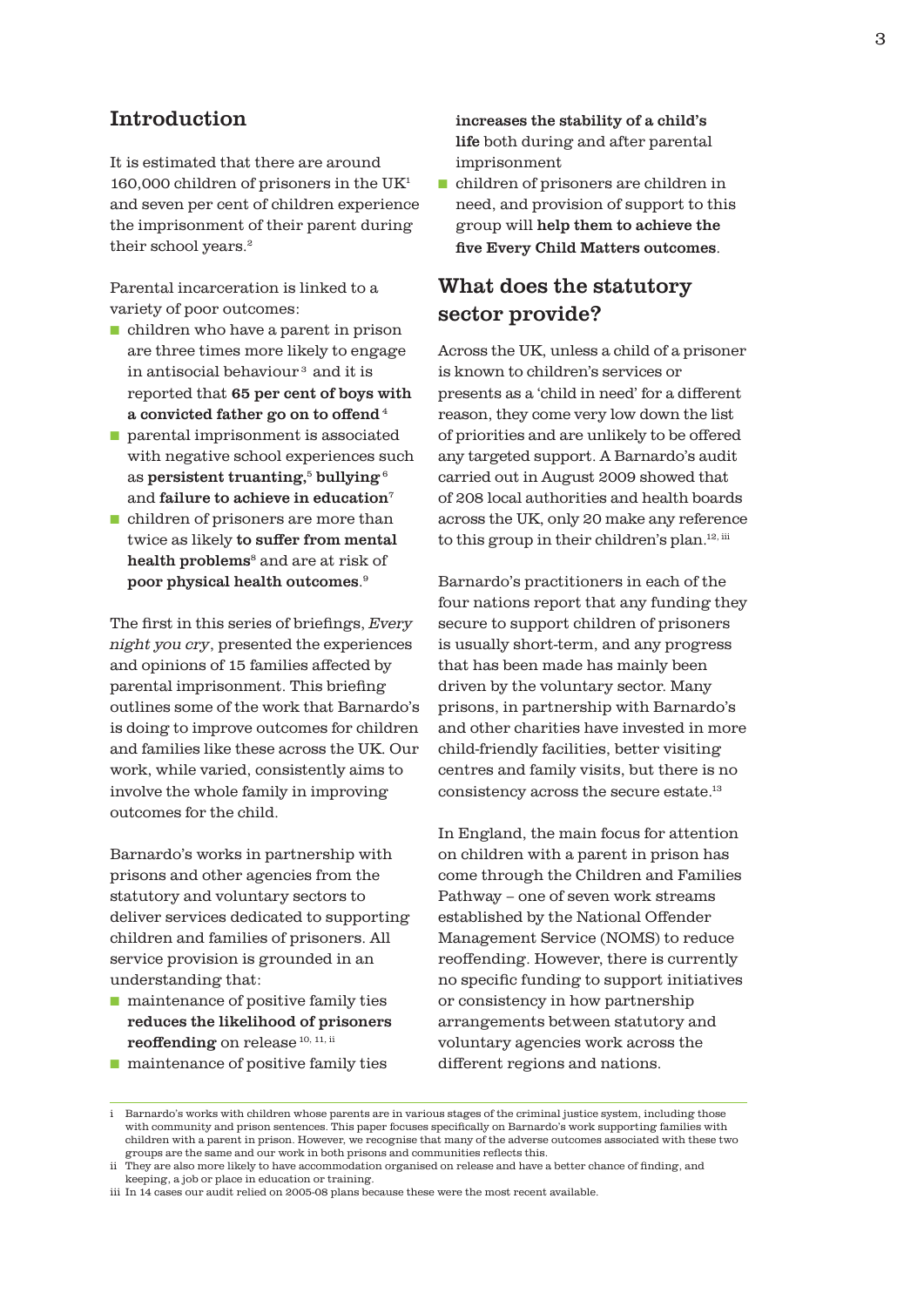Families do matter, an initiative originally funded by the Home Office and HM Treasury under its Invest To Save Budget – has expanded its remit to three new areas following a pilot project in the West Midlands. It is now funded by NOMS and the Department of Children, Schools and Families (DCSF) to forge partnerships between children and family service providers, probation and prison services. However, the funding for this work is only secured until the end of March 2010.

Government guidance for children's centres14 recognises children of prisoners as a vulnerable group and guidance for children and young people's plans identifies children of prisoners as a group requiring additional support.15 However, there is no specific guidance about the level or type of support required, and no earmarked funding is available.

In Wales, the Welsh Assembly Government is supporting the delivery of the NOMS strategy and its associated initiatives to reduce reoffending in Wales, but lack of funding remains a barrier. Children affected by parental imprisonment are also included as 'Children and Young People in Special Circumstances' under Chapter 6 of the *National service framework for children, young people and maternity services* (2006), though evidence from self-assessment data suggests that implementation is weak.<sup>16</sup>

Service provision in Northern Ireland and Scotland is better developed than in England and Wales, but there is still more to be done.

In Scotland, the Scottish Prison Service (SPS), on behalf of the Scottish Government, has recently published a new standard in relation to children and families of prisoners in Scotland.17 It is currently being rolled out with local authority support to all prison establishments in Scotland, to improve the quality and consistency of policy and practice.

The standard will include action to establish multi-disciplinary children and families groups in every prison that will focus on improving the visiting experience for children visiting prisons and developing and implementing child protection policies and procedures in order to keep children safe during visits and contact with prisons. It will develop a more positive visiting experience through improving the appearance and facilities in visiting areas, provision for play and nursing mothers, information and support services and the training of staff. The timing and structure of visits between prisoners and their children will also be improved, particularly preventing enhanced family visits from being withdrawn as punishment. Any material changes in the delivery of services to children and families will also now be risk assessed using a children's rights impact assessment tool.

In Northern Ireland, the Northern Ireland Prison Service has recently published a *Draft family strategy* (2009) for consultation, which would ensure development of the Family Support Officer role iv and family-centred visits at all three Northern Ireland prisons.<sup>18</sup>

iv Family Support Officers (FSOs) in each establishment are responsible for liaising between prisoner, families and external agencies to support the Family Strategy and the Resettlement Strategy. The FSO supports the family from pre-court appearance throughout the custodial period.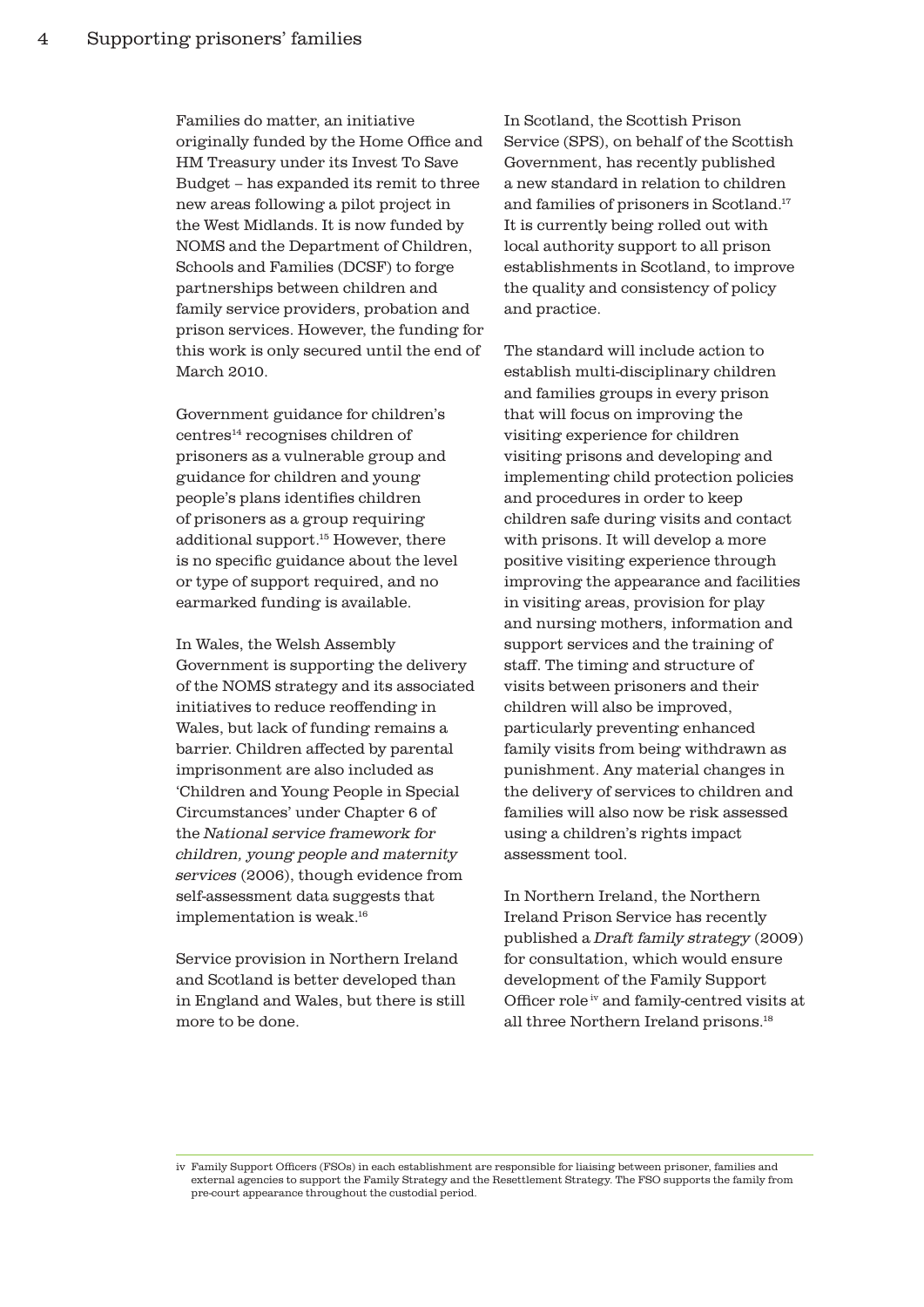# Barnardo's work with children and families of prisoners

Barnardo's supports children and families affected by parental imprisonment through 21 services across all four UK nations. Our experience convinces us that providing support to the whole family is the best way of protecting and promoting positive outcomes for children.

We also believe that early intervention with families costs less than the likely spend on services to repair the damage made to families should problems be left to escalate.

Prisons can be challenging environments for family-centred work. The awareness of individual governors of the importance of family ties can either limit or enhance

the scope of services that projects are able to offer, and the availability of funding. The prison regime and security priorities also present a barrier to creating a relaxed space in which families can bond and discuss issues freely. Working as an independent organisation in partnership with prisons, police, probation and local authorities, Barnardo's is well placed to gain the trust of prisoners and families in order to pursue family-centred work that responds to local need.

In this report we focus on four Barnardo's services that are working in a variety of ways to improve outcomes for children with a parent in prison.

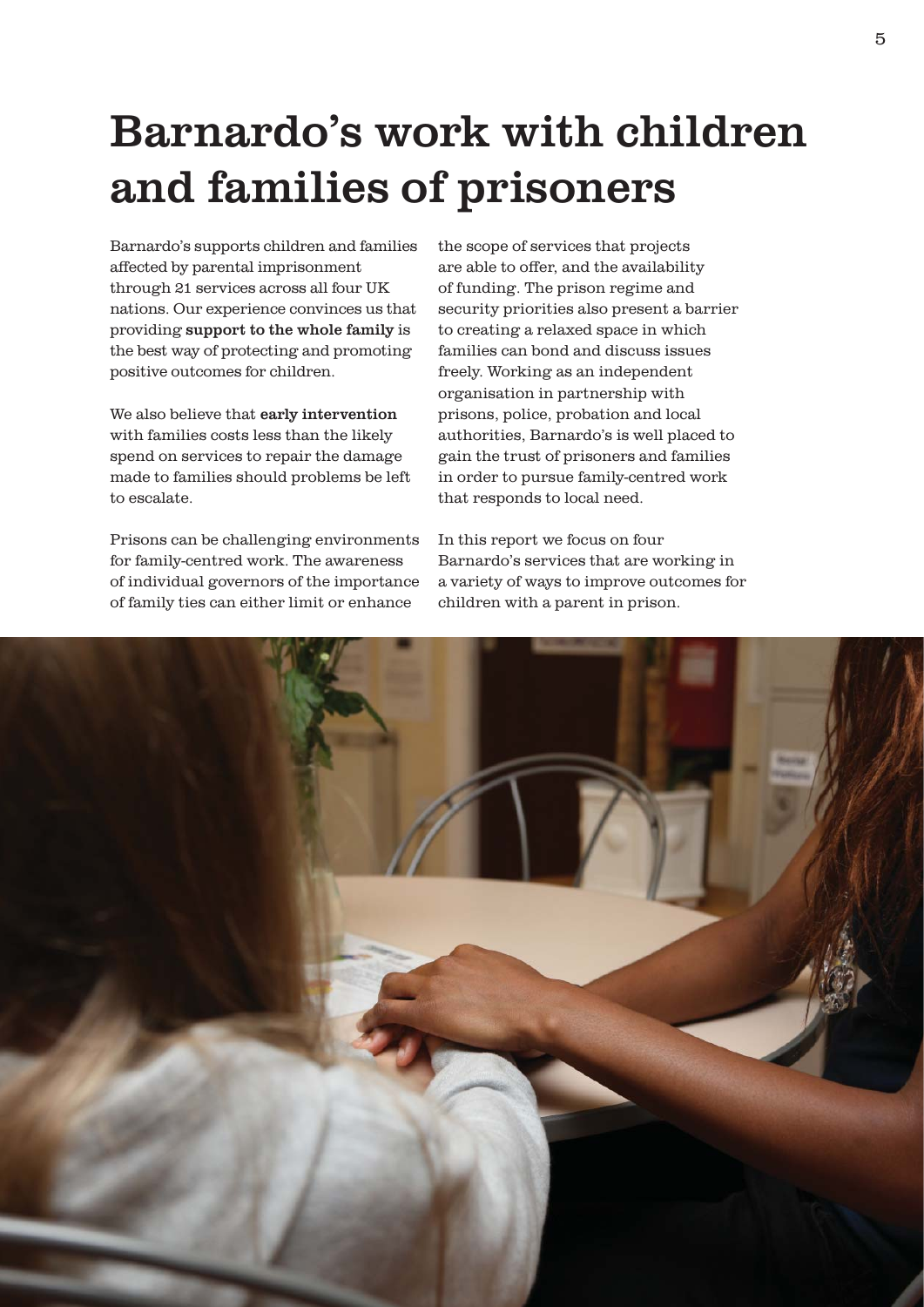## Northern Ireland Parenting Matters

Building family ties by influencing policy, training staff and working direct with families

Barnardo's Parenting Matters in Northern Ireland has been using evidence-based practice to support parents in prison and their families since 1996. The service is funded by the Northern Ireland Prison Service, to work in all three prisons in Northern Ireland, delivering training sessions to parents in prison and their partners, one-to-one support, family days, information and signposting. Parenting Matters also works with various statutory and voluntary sector partners to influence policy and develop family-friendly services.

The service aims to achieve three distinct outcomes, that:

- family relationships are maintained and/or strengthened when a parent is in prison
- awareness is raised among key stakeholders regarding the importance of parent/child relationships during a period of imprisonment
- family stability and continuity of parenting is maintained and/or strengthened post-release.

#### Training

The service delivers eight group courses to provide support and advice to parents throughout the full cycle of their imprisonment. The programmes are tailored to respond to the specific needs of different groups, for example Staying In Touch helps parents to explain their imprisonment to their child, Preparing For Release helps fathers prepare for family life, and Partners Together is a session that enables couples to learn how they can parent as a team. Service users then have the opportunity to celebrate their achievements at a family event facilitated by Barnardo's at the end of each course. Parent Facilitator Training is available for prison officers

on a voluntary basis to enable them to co-facilitate the parenting programmes. The training is funded by the prison and accredited with an OCN level 3 qualification.<sup>v</sup> The course takes place in the community and is attended by staff from a variety of agencies, including children's centres and social services, therefore improving the awareness of prison officers to other issues that families may be facing.

#### One-to-one support

One-to-one support is offered to help prisoners work through individual concerns relating to their family, including child safety, access arrangements, and information about parenting programmes and family days. Barnardo's offers practical advice as well as signposting to other partner services such as addiction recovery support.

#### Family-friendly visiting facilities

In Hydebank Wood (a women's prison) Barnardo's has been involved in the planning of a new extended visiting centre. This new development will allow mothers to spend four to six hours with their children on special occasions such as birthdays, in a welcoming environment with facilities for cooking meals and playing. A Barnardo's worker will be available for one-to-one support to prepare the family for the visit and to debrief afterwards.

#### Resources and publications

Parenting Matters has developed a number of resources for prisoners and their families, including: *It's a tough time for everyone* – a booklet and DVD that helps children come to terms with

OCN is the Open College Network. A level 3 qualification is comparable to NVQ level 3, A-level, AS- level and AVCE. More information can be found at: www.ocnni.org.uk/content.asp?id=5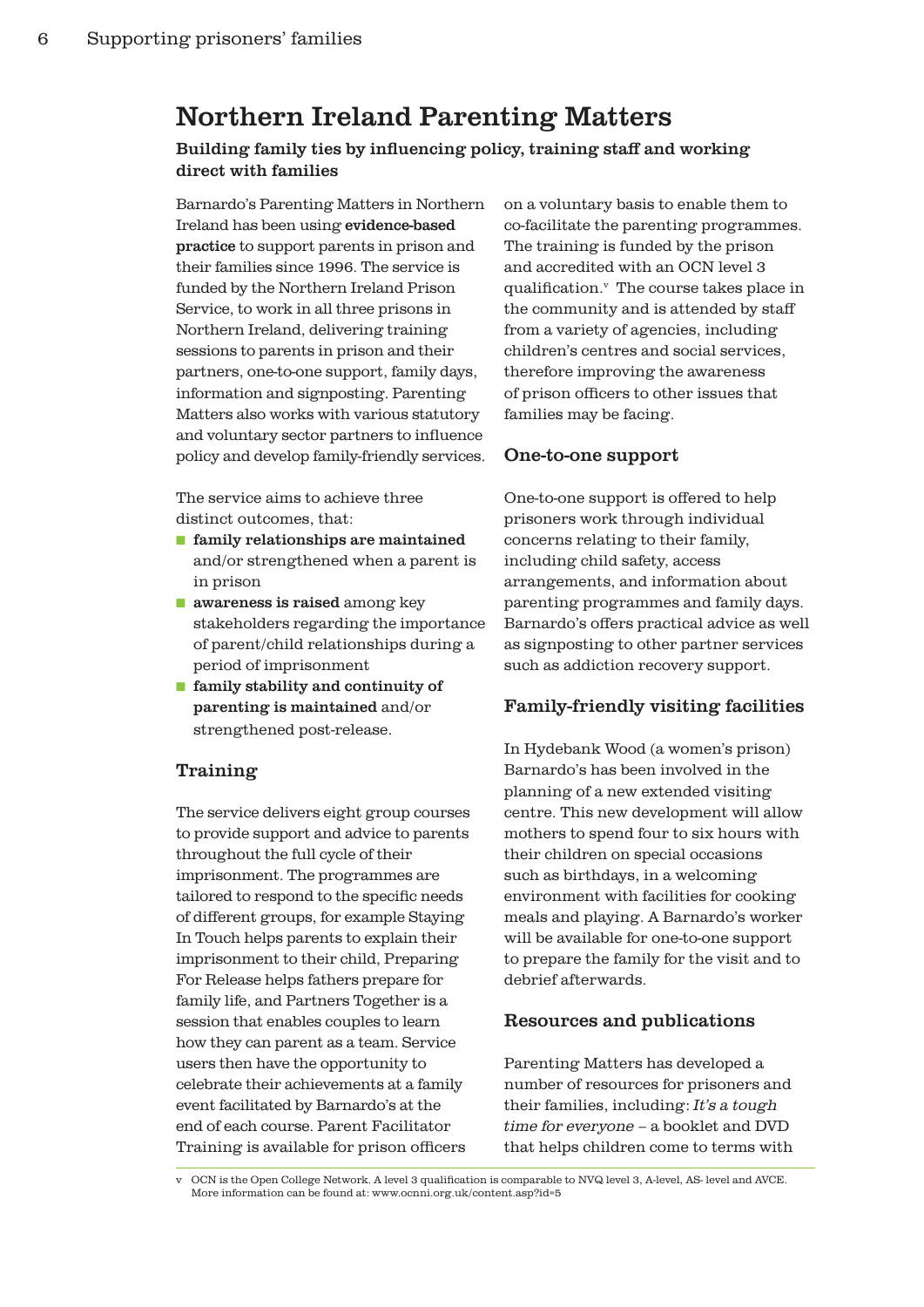

their parent's imprisonment; and *Family ties – Information for families when a mum is in prison*. Both have won SCOPE communication awards for excellence.<sup>vi</sup>

#### Measuring outcomes

In 2008-09, 185 parents enrolled on Parenting Matters courses in prisons – with 341 children between them. One hundred and sixty-one parents were supported through one-to-one work. Ninety per cent of parents completed the courses they were enrolled on. Common reasons for non-completion were early release or transfer to another prison.

Parenting Matters aims to ensure that family relationships are maintained, awareness is raised amongst those working with prisoners and their families and family stability is maintained.

■ An evaluation in 2008 found that after completing the Being A Dad programme, over three-quarters of parents who had contact with their children said that they were making more of an effort to maintain their relationship while in prison.

- In the Preparing For Release programme, 95 per cent of participants reported that they felt more confident about settling back into family life after doing the course, and 98 per cent had more realistic expectations about returning home.
- Eleven prison officers have taken part in Parent Facilitator training, and in 2008 Parenting Matters received its second National Training Award for its partnership working with the Northern Ireland Prison Service on this work vii

*For more information on Northern Ireland Parenting Matters please visit: www.barnardos.org.uk/parentingmatters Or contact the service: niparenting.* matters@barnardos.org.uk

vi The SCOPE award is organised by the Northern Ireland Council for Voluntary Action to recognise excellent standards in all forms of communication in the community and voluntary sectors.

vii The National Training Awards are organised by the Department for Education and Learning in Northern Ireland to recognise excellence in training.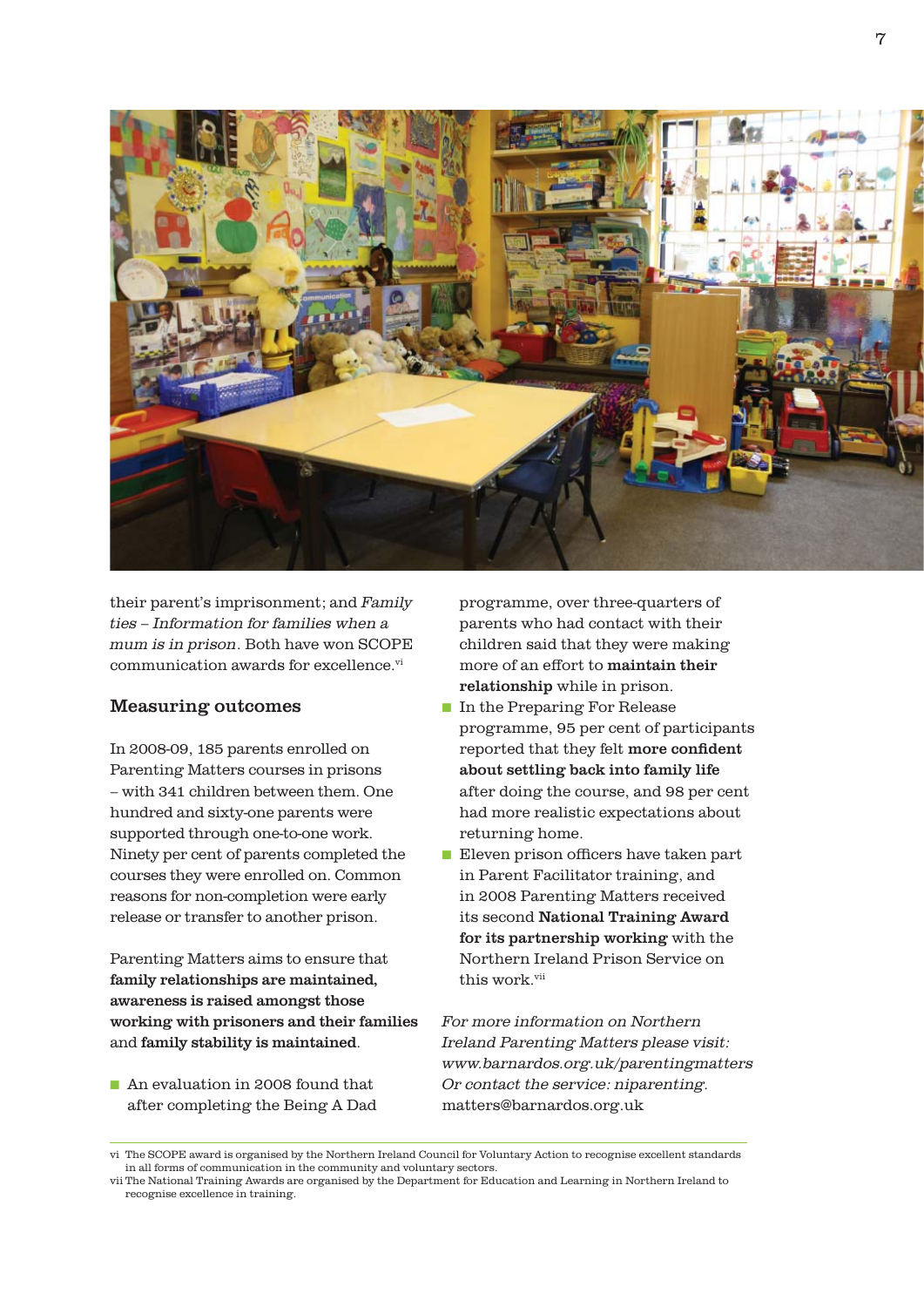## Liverpool Parenting in Prisons Project

Following the success of Parenting Matters in Northern Ireland, the model has been adapted to meet the needs of offenders and their families in prisons in Liverpool.

At HMP Kennet, Barnardo's are co-located with workers from Job Centre Plus, Nacro and Citizen's Advice Bureau which facilitates referrals and information sharing.

Following an initial screening, all fathers entering prison are assessed by Barnardo's and offered one-to-one support and access to parenting programmes. An assessment is undertaken to offer support to their family in the community if required.

The service also works with the prison to deliver family learning days, to provide support to offenders at pathway meetings and to raise awareness of the issues faced by families of offenders amongst staff.

'It was an eye opener, as I had never thought about what my kids say when other kids talk about their dads.'

'I feel that there is a lot more I can do while in here for my family, and be in contact with them a lot more.'

'It showed me how to still have a relationship with my children.'

(Comments from fathers after completing a parenting course)

*For further information on Liverpool Parenting in Prisons Project, please contact Service Manager Rachel Harding:* Rachel.harding@barnardos.org.uk *Or Team Leader, Karen Lankstead:* Karen.lankstead@barnardos.org.uk

## Mr Cole's story

'Mr Cole' self-referred to Liverpool Parenting Matters. He was worried about his partner who was heavily pregnant, and her three other children. Two of the younger children had poor school attendance and the eldest was at risk of exclusion and associated with a negative peer group who were involved in criminal activity.

Following Mr Cole's conviction, the family had been forced to move to a different community to avoid verbal abuse and threats. The children's school was now two bus journeys away and the family's housing benefit was no longer enough to pay for the new house.

Barnardo's was successful in supporting the family to find a local school and gain places for the children through appeal.

Barnardo's also arranged for the eldest child to be transferred to a specialist school where a full assessment of need was carried out.

Mr Cole's partner was supported in applying for discretionary housing benefit until she could find somewhere more affordable. The family were also referred to a local community project who now support them in ongoing school meetings, and provide family activities, as well as an after school club that has helped the eldest child disassociate from his negative peer group.

Barnardo's continues to work with Mr Cole in prison, keeping him informed of his family's progress. He has taken part in Barnardo's Family Ties programme, looking at the positive things he can do whilst in custody to maintain relationships and support his family.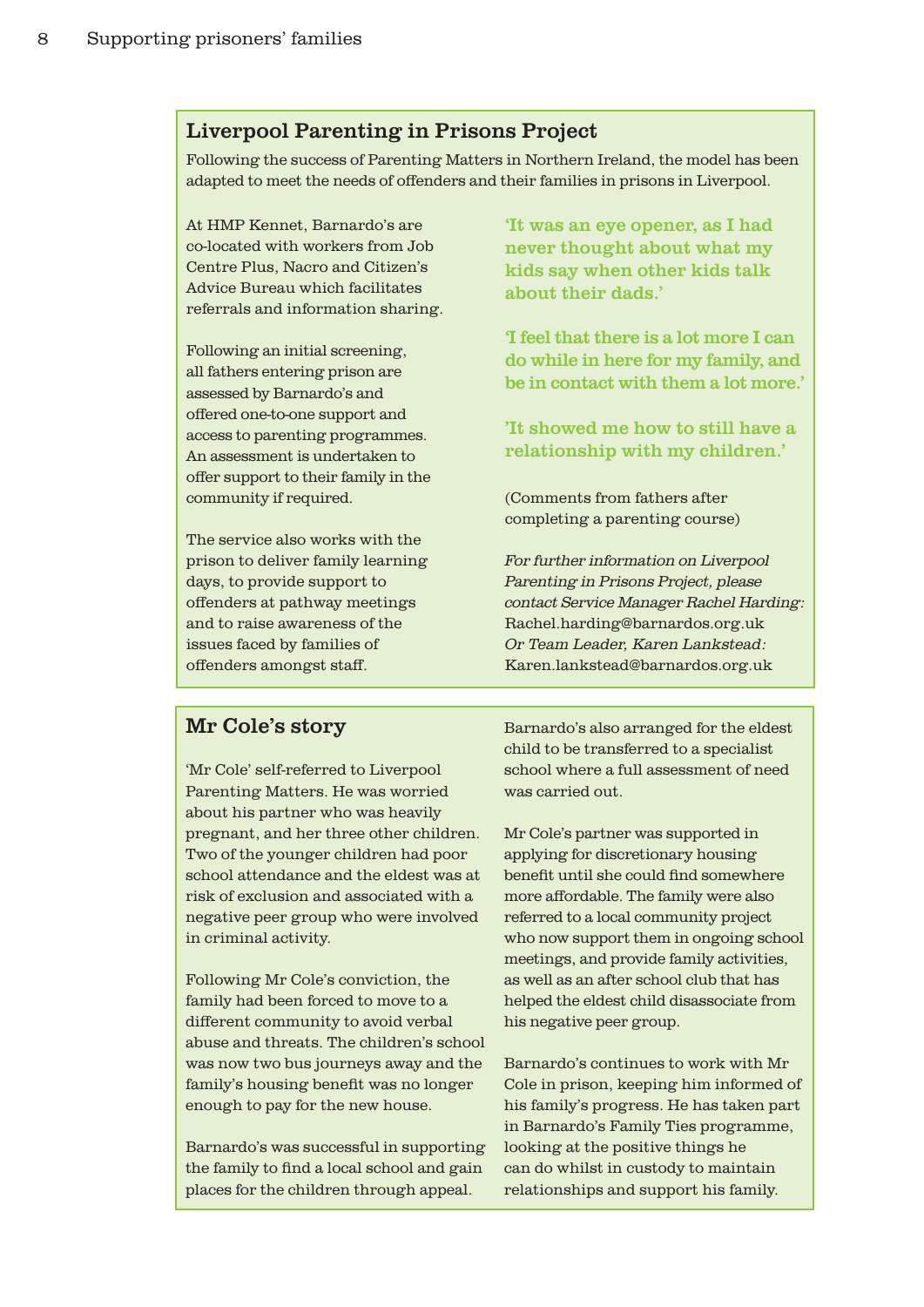

# ECHO (Empowering Children of Offenders)

Barnardo's support to children and families of offenders within the community

In the South West of England, Barnardo's has utilised experience of engaging and supporting families within prisons, to develop new services that identify, assess and support children and families of offenders within the community.

ECHO Bristol and ECHO Devon work in partnership with NOMS to achieve improvements for every child and family on one or more of five key outcomes:

- satisfactory school attendance
- enhanced parent-child relationships
- increased parent-child contacts
- access to information on housing. health, benefits, rights or support needs
- children's views and opinions voiced and acted upon.

The outcomes contribute to an overall ECHO service aim of 'engaging children of offenders to reduce the isolation. financial hardship and stigma attached to having a parent in prison and to

increase their social, emotional and mental wellbeing'.

The ECHO model of practice is based on Barnardo's 13 years of experience working to support children and families of prisoners across the UK; evidence of the poor outcomes of children of offenders; and recent research giving a voice to children and families of prisoners in Bristol (Barnardo's 2009)19 which highlighted a need for local services. The model is uniquely designed to engage a group that is traditionally difficult to reach:

■ A focus on developing strong working relationships across each local authority ensures that referrals come from a variety of sources including social services, health, housing support, employment and training support, police, probation, prisons, youth offending teams, children's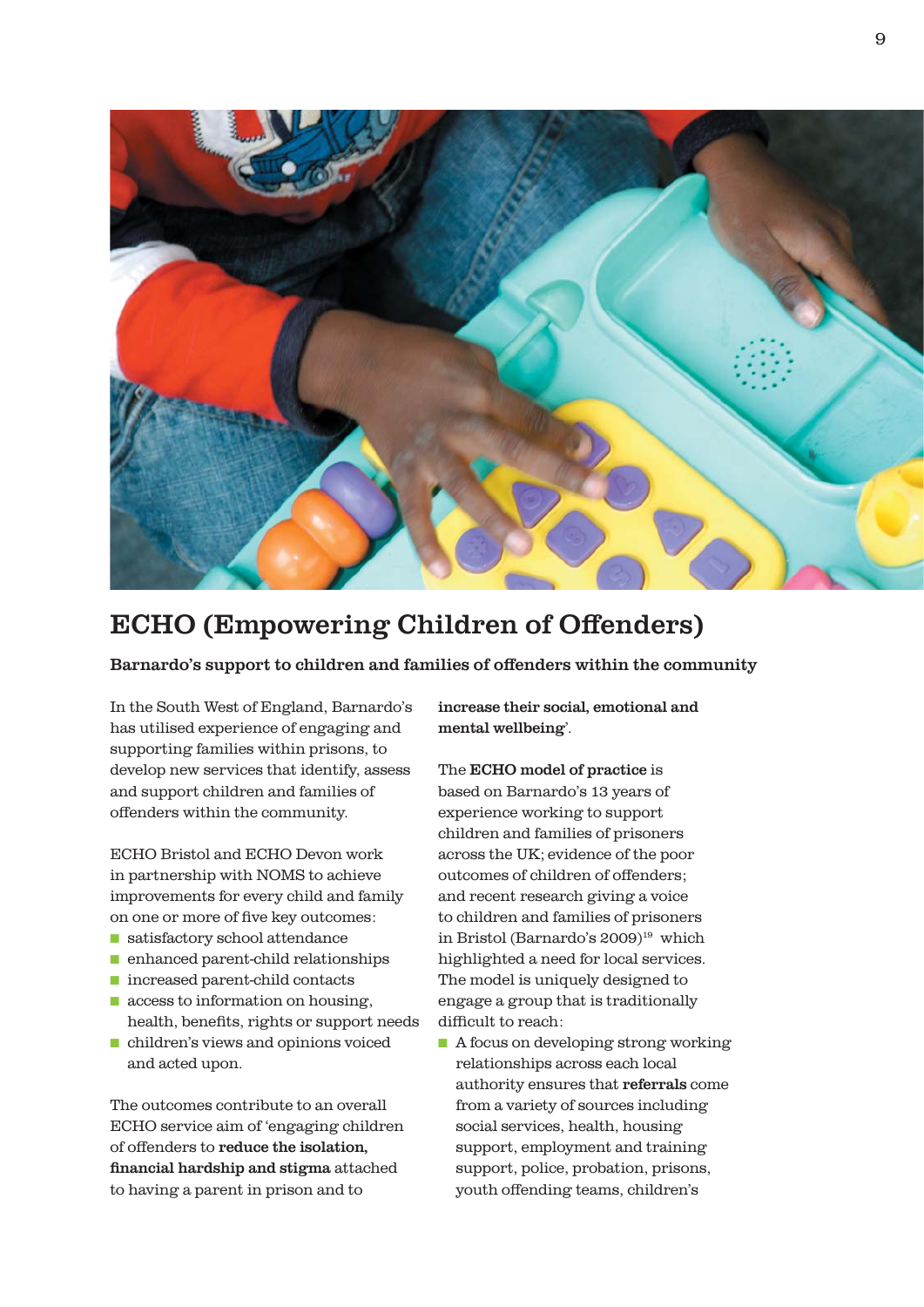centres, youth clubs and a local NOMS project, Eden House, which houses females being resettled in Bristol following imprisonment.

- A reference group involving children, young people and families, as well as representatives from the referral partners, informs the direction of the projects as they develop. The services also utilise the enthusiasm and skills of a number of volunteers.
- Interventions with families are varied and include signposting to debt, housing and employment advice, oneto-one work to identify underlying reasons for poor behaviour or school attendance, one-to-one parenting work inside and outside of prison, accessing funds to enable increased contact with an incarcerated parent and advice on ensuring successful prison visits.
- The ECHO model places substantial emphasis on education in improving outcomes. The two services work closely with schools to raise awareness and to implement mechanisms that

allow information sharing between teachers, children and families. This expertise is also being compiled into a resource pack that will be available to schools across the region.

■ A second toolkit containing resources for children's centres will combine Barnardo's expertise of working in children's centres, working with very young children, and working with children and families of offenders.

Moving forward into 2010, ECHO Bristol and ECHO Devon will continue to refine and develop the model of practice. A full evaluation will provide information about the effectiveness of supporting children and families of offenders from within the community.

*For more information about ECHO, please contact Service Managers Jendayi Serwah (Bristol) or Claire English (Devon): Jendayi.serwah@barnardos.org.uk Claire.english@barnardos.org.uk*

## Barnardo's Scotland

Barnardo's Scotland has a highly successful programme with South Ayrshire Council Criminal Justice service which works with women offenders to reduce reoffending and prevent breaching of community orders.

At the outset of the project, 37 per cent of women offenders in South Ayrshire breached their community orders. This breach rate was reduced by 60 per cent following the introduction of Barnardo's support. This reduction in the rate of women breaching

their orders has been sustained in subsequent years.

Barnardo's Scotland is currently in negotiation with the Scottish Prison Service with a view to developing various models of front line service provision within secure establishments to provide support to children/young people with a parent/guardian in prison.

*For further information on Barnardo's work supporting children and families of prisoners in Scotland, please contact Development Officer Alison Ritchie:* Alison.ritchie@barnardos.org.uk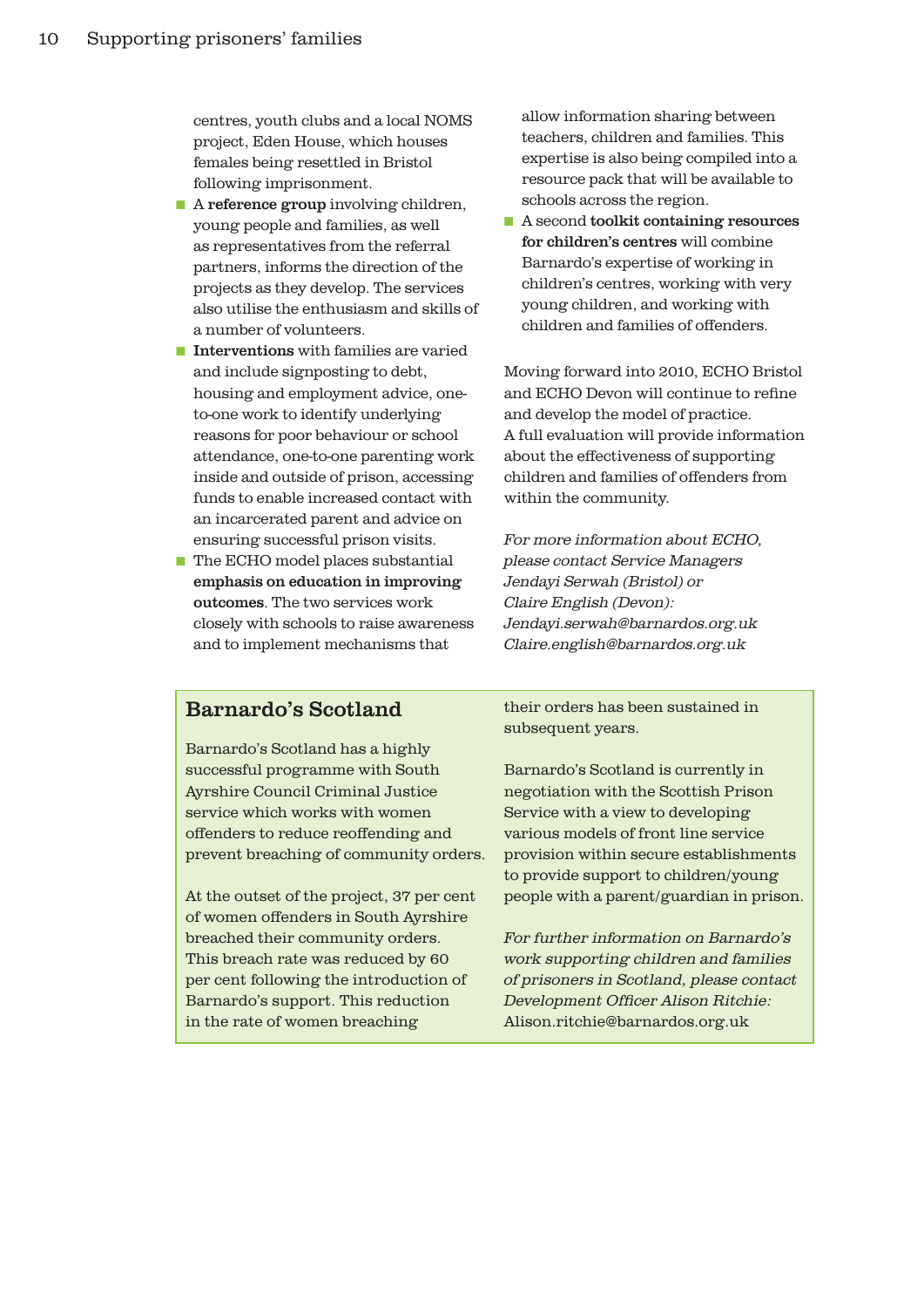## HMP Dorchester Family Support Service

Barnardo's working in partnership with the prison, children and families to develop enhanced visiting facilities

Since April 2008 the Family Support Service in HMP Dorchester has been making practical and cultural changes within the prison to help maintain and improve the relationships of prisoners and their children. Originally funded by Barnardo's, the prison now invests 50 per cent of the costs of this work, which has ensured a full programme of work in 2009.

Barnardo's aim within the prison is to promote parent-child interaction. The service carried out a 10 week consultation with prisoners, their families, children and prison staff to determine what needed to be changed in order to improve the experience of prison visits and procedures for families.<sup>viii</sup> The consultation helped to inform a project and outputs so far have included:

#### Visiting facilities

The visiting centre is a space where visitors can wait outside the prison, before visiting time begins. Barnardo's aim was to ensure that families' experience of prison visits are less stressful, more enjoyable for children and less intimidating – thereby encouraging more frequent visits and increasing parent-child interaction. The visiting centre has been refurbished to include a well-equipped play corner, improved child-friendly facilities such as baby changing and comfortable seating and tables. A new welcoming sign (designed by the families) encourages visiting families into the centre.

#### Information for families

Barnardo's improved and updated the information displayed in the visiting centre so that families feel better prepared and more likely to enjoy

visits. A Barnardo's worker based at the visiting centre during its use also provides information about services in the community where appropriate. Barnardo's has recently secured funding from the Dorset Community Cashback Fund to develop an information and advice surgery adjoining the visitor centre. This will allow partner agencies to hold drop-in sessions on issues such as debt, housing, domestic violence and employment/training.

#### Visiting procedures

The service has influenced a change in visiting procedures. Previously, visitors waited a long time for visits, taking part in a ticketing process and security checks that reduced their visiting time. Now, security checks take place before the visit starts, there is less waiting around and no visiting time is lost. These are valuable changes for families making long trips with children. The visiting process is under constant review by Barnardo's in consultation with prisoners' families.

#### Awareness raising

Staff in prisons have reported that family contact time can disrupt the prison routine, where the primary function is to maintain security. Barnardo's provides information to prison employees about the role of families in reducing reoffending through use of a presentation played on screens in staff areas. Since this work started, it has been reported that prison staff better understand and prioritise the needs of families, for example by making sure the visiting centre is opened on time so that families have somewhere to wait before visits.

*viii The consultation included interviews with 60 prisoners and 150 families of prisoners.Visiting children were also consulted.*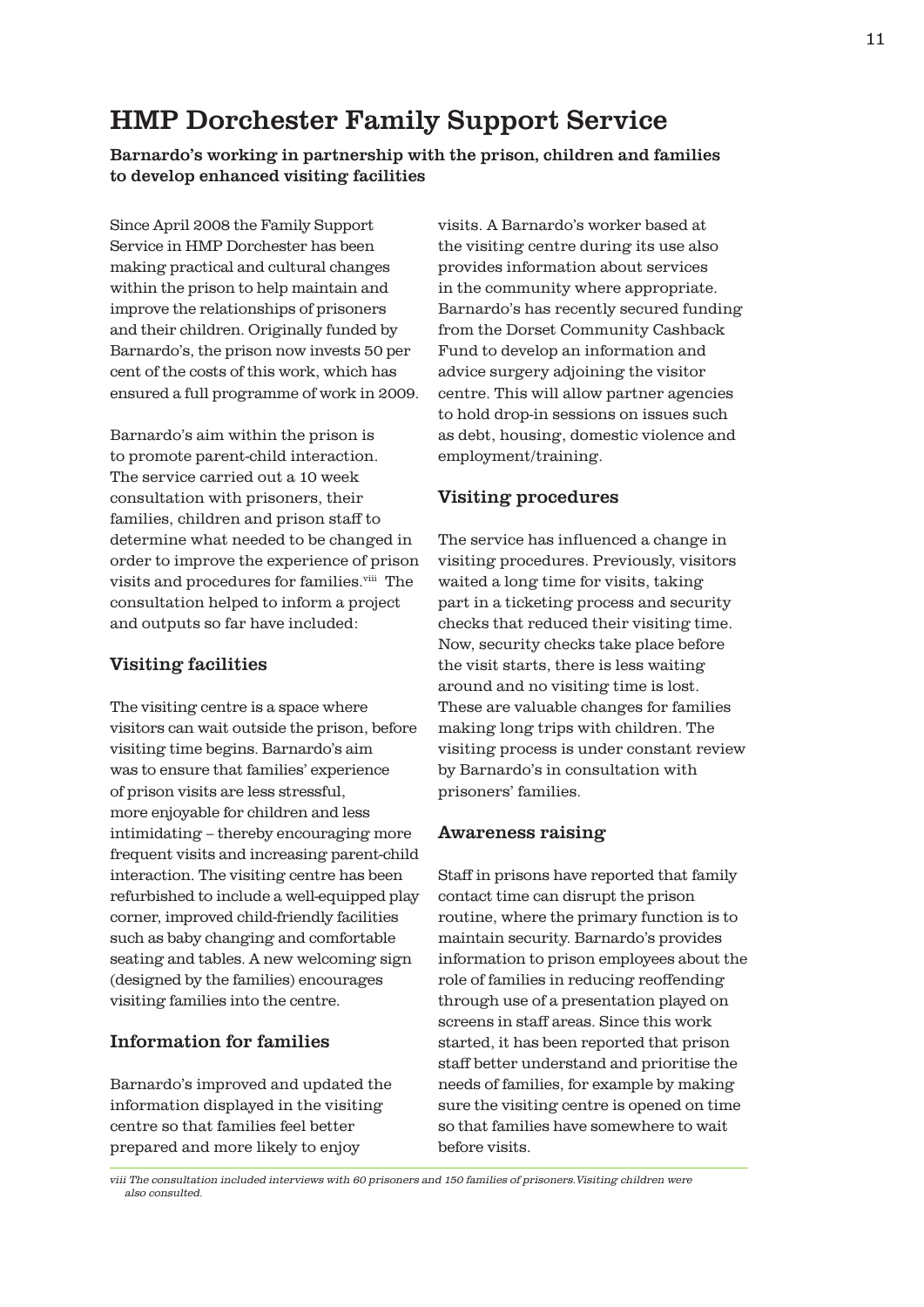#### Children's visit days

Barnardo's facilitates monthly children's visit days and quarterly family activity days where dads can engage in play with children in a more relaxed environment. This work contributes to increasing parent-child interaction – thus helping to buffer the effects of parental imprisonment on the child, and contributing to maintaining strong relations for when resettlement occurs.

#### Sustainability

Barnardo's is in the process of establishing a Friends of HMP Dorchester charitable trust that will foster relationships with local businesses and stakeholders and support continuation of the work to maintain family relationships.

*For more information on HMP Dorchester Family Support Service please contact the Service Manager, Nicki Smith:*  Nicola.smith@barnardos.org.uk

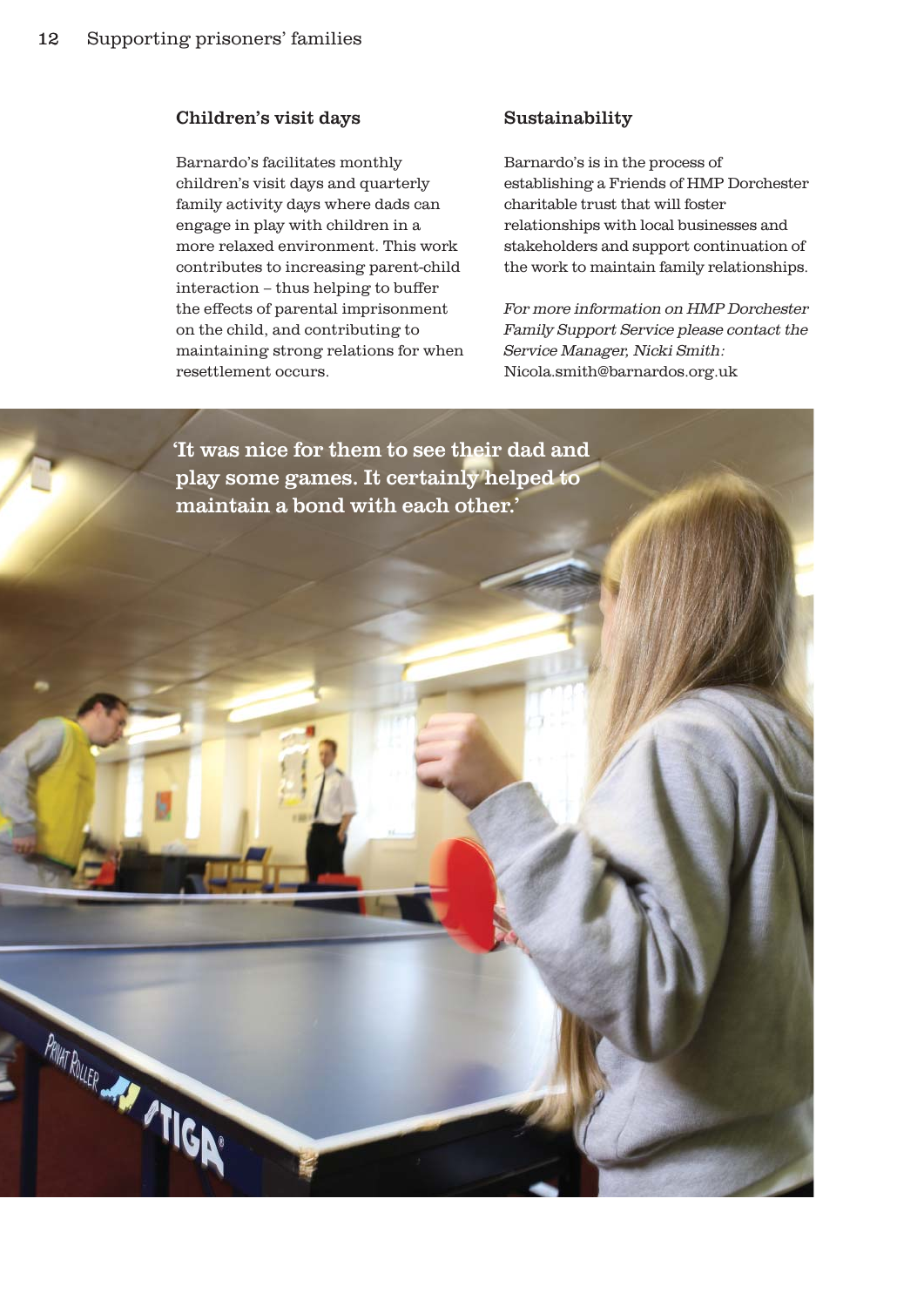## Barnardo's Cymru Neath Port Talbot Partnership

#### Barnardo's delivering targeted parenting programmes within the prisons

Barnardo's Cymru Neath Port Talbot Partnership delivers prison-funded accredited parenting programmes to fathers in HMP Swansea and Parc Prison. The programme aims to improve fathers' awareness of the impact that their imprisonment has on their partners and children, increase their parenting skills and confidence, and help them make better use of contact time to develop their relationship with their children. The work was adapted from successful Barnardo's parenting programmes, which have been running in the Neath and Port Talbot community since 2001, and includes elements specific to prisoners that are adapted from Barnardo's work in prisons in Northern Ireland.

Prisoners self refer or are recommended to the programme by prison officers. The course is interactive and requires minimal reading and writing so that prisoners with learning difficulties are not excluded. A short film with two young girls talking about the experience of visiting their father in prison has proven particularly effective at prompting prisoners to consider the effects of their imprisonment on their family. Other methods of delivery include role play, discussion and flip charts. Topics covered include: reflections on the father's own experiences of positive and negative parenting; types of behaviour and different responses; boundaries and rules; and communication and negotiation.

At the end of the course an extended visit is arranged so that the prisoners can spend more time with their families, practise their new skills, and be presented with certificates for OCN level 1 parenting.ix One parent who has 'graduated' from the programme at HMP Swansea has also been back to volunteer as a mentor on subsequent courses.

On release, parents who are resident in the Neath and Port Talbot areas are offered additional one-to-one family support and further parenting programmes in the community.

#### Measuring outcomes

Since 2006, Barnardo's has delivered five parenting programmes in Welsh prisons, to 50 participants. An evaluation of the parenting programme in Parc Prison using the Adult-Adolescent Parenting Inventory  $(AAPI-2)^x$  found that all parents had reduced their level of risk of abuse or neglect, with the average scores in two areas of parenting moving from mid- or high-level risk to the lowest risk category.

Focus group research revealed that fathers felt they had learnt to understand and respond to their children's needs and feelings better and to handle their children's behaviour. The course was particularly important for those fathers whose children had been taken into local authority care as it has allowed them to evidence their commitment to being a parent and highlight their improved parenting skills. All of the participants questioned were keen to take another parenting programme to refresh and learn further skills before release.

#### 'The course was very helpful for me as I can now understand my children better and be a better father to my sons.' (Father on a parenting programme at Parc Prison)

ix Barnardo's Cymru Positive Parenting Programmes have Open College Network accreditation. Level one is roughly equivalent to NVQ level 1, or GCSEs grade D-G.

x The AAPI-2 is an inventory designed to assess the risk of parenting behaviours associated with child abuse and neglect. It uses five subscales to measure inappropriate expectations, lack of empathy, physical punishment, role reversal and<br>power and independence. Responses are converted to sten scores that compare the participant's responses distribution. More information can be found at: http://www.aapionline.com/index.php?page=research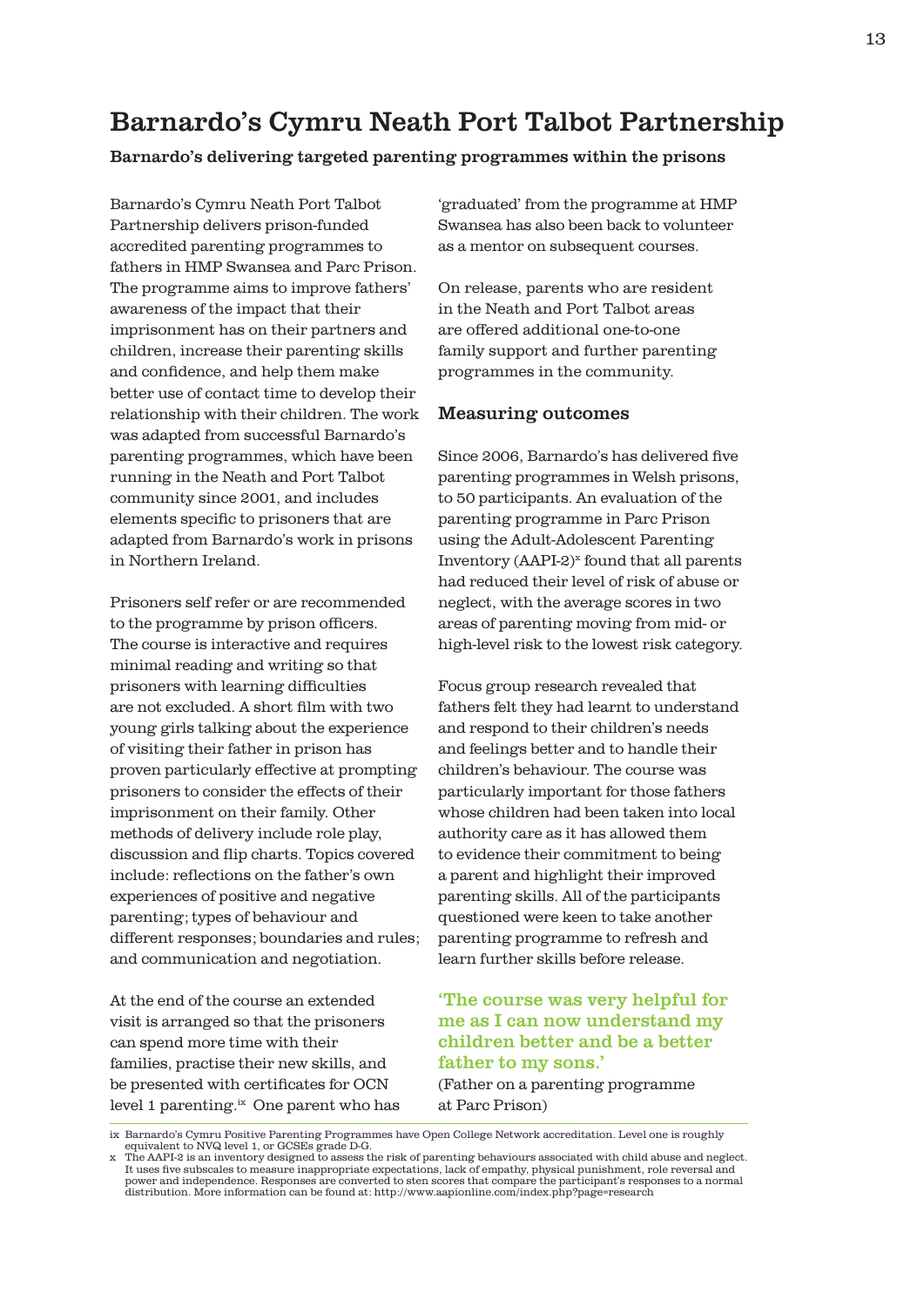#### Cost benefits

On average it costs £600 to support a father in prison through a 10 week Barnardo's parenting course.<sup>xi</sup> It is known that many fathers participate as one step towards regaining custody of children on care orders. It costs approximately £489 per week to keep a child in foster care.20 Barnardo's believes that by supporting parents to improve their parenting skills where possible, not only do we improve the outcomes for their children, but the significant costs of foster care could be avoided.

### 'I benefited a great deal, as now I have a lot more understanding

with regards to why my children might behave in certain ways. I now feel I'd approach behaviours more differently.'

## 'I found it emotional as I didn't realise how hard it is for our kids to visit us in prison, but found it useful.'

(Comments from fathers on parenting programme in HMP Swansea)

*For more information on Cymru Neath Port Talbot Partnership's prison work please contact the Service Manager, Rhian Evans:*  Rhian.evans@barnardos.org.uk

## Simon's story

When Simon went in to prison three years ago he says he was addicted to drugs, bad tempered and violent. His pregnant partner was referred to a mother and baby unit due to her drug dependency. Simon's son is now two and a half, and since he has been in prison his son has been made subject to a care order and is currently being cared for by Simon's parents. Simon self referred to Barnardo's because he wanted to become a better parent and do everything possible to prove to social services that he was fit to look after his son on release.

Simon attended the Barnardo's parenting programme in HMP Swansea. He says that this was the first time he had ever spoken about how it felt to be a dad. He gained confidence throughout the course and found it 'eyeopening' and 'practical'.

'I thought having a baby was just about changing its nappy and feeding it… I was shocked how much it takes to be a father.'

Simon was able to try out the skills he was learning on the programme during visits and phone calls with his son, for example with the use of eye contact, and responding to difficult situations.

Simon has been living back in the community for four weeks. He feels he has developed new skills to deal with parenting challenges without resorting to drugs or violence. He has regular supervised contact with his son where he continues to enjoy being a dad – he is proud of how his son is learning from him and they are developing a good relationship.

Simon continues to visit his son and talk to him whenever he can. He has recently approached Barnardo's about taking part in a further parenting programme with his partner so that they can both strengthen their skills. He is realistic in his aspirations for the future and realises he needs to take things one step at a time, but he hopes that he and his partner will soon be able to regain custody of their son. Simon feels he now has a good reason to stay out of trouble and start afresh.

xi It costs £6,000 to run one parenting programme in prison. To date five programmes have been run, with a total of 50 fathers taking places on the programme.  $\text{\pounds}6,000$  / (50/5) =  $\text{\pounds}600$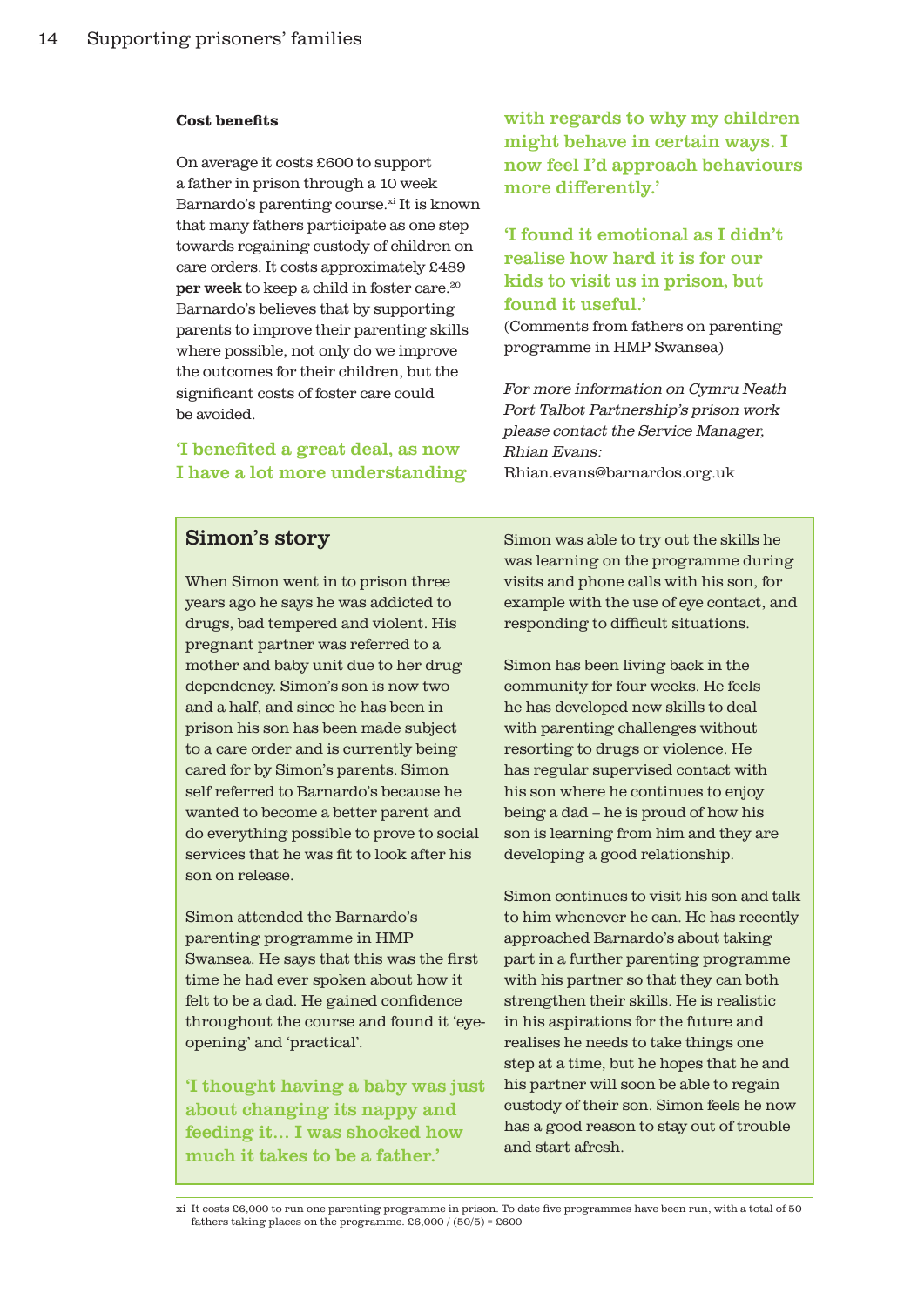# Conclusion

Barnardo's has been working in prisons and the community with the children and families of offenders for over 10 years. This report has provided a snapshot of the variety of work we do, and our success in improving outcomes for the children and families of prisoners. Our model of practice, while varied and adapted to meet local need, incorporates key elements that enable us to see change:

Research shows that parental experience and involvement can have a profound and lasting effect on a child's development, so we use a whole family approach where it is beneficial to the child – working with prisoners and the family 'on the outside' to find solutions.

2 Children of prisoners remain a largely invisible group and an important aspect of our role as a voluntary sector organisation is to put the needs of the children and families of prisoners firmly on the agenda of both children's services and criminal justice services. We

do this through strategic work with our partners in prisons, probation, children and adult services and other voluntary sector organisations.

 $\bullet$  We constantly work in partnership with other agencies and organisations – sharing information and resources, drawing on varied expertise and signposting and referring families to other agencies where their needs can be supported.

4 We draw on the wide ranging expertise of the Barnardo's family of services in developing our work. For example, services in Wales adapted a parenting programme from our prison work in Northern Ireland and combined it with expertise from family support services in the community.

We continue to refine and<br>develop our services based on the evidence of what works. Evaluation and measurement of outcomes is a new and important feature of our work, and an area in which we will continue to build expertise.

#### Acknowledgements

This is the second briefing in this series. The first briefing *Every night you cr*y – details the experiences of parental imprisonment for the children and partners of 15 male prisoners in Bristol, England. It is available at www.barnardos.org.uk.

We would like to thank Barnardo's staff in Wales, Northern Ireland and Scotland for their support with information on national policy and provision. Thanks to staff at Northern Ireland Parenting Matters, Liverpool Parenting in Prisons Project, Barnardo's South West – HMP Dorchester, Cymru Neath Port Talbot Partnership and ECHO for supplying information on their services. Thanks also to staff from HMP Kennet and Parc Prison for their contribution, and the prisoners and their families who gave permission for us to tell their stories.